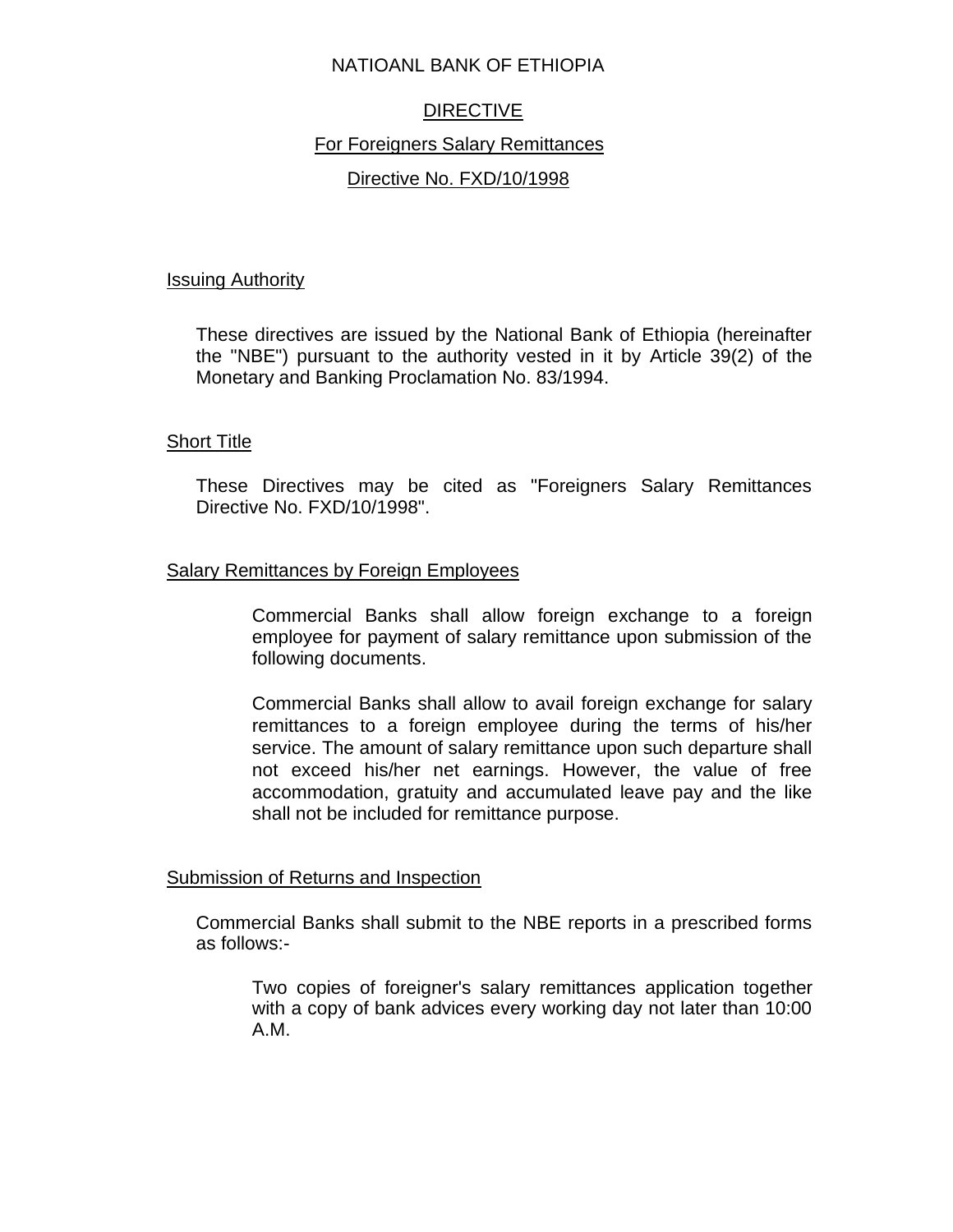Inspectors of the NBE are authorized to demand from Commercial Banks documents or any other required information.

The NBE may undertake an inspection of any Commercial Bank at any time to verify compliance with these Directives and to sanction any bank ban/or its customer that infringes these Directives.

### Validity of Permit

The permit is valid for payment during the month of issue only and may extend for good cause for 10 days.

#### **Penalties**

Any authorized Commercial Bank who:-

remits funds abroad without filling out the prescribed application form by the applicant; or

avails foreign exchange for whose name appears in the black list; or

violates any of the provisions of these directives shall be subjected to the penalties provided in Proclamation No. 83/1994.

If a Commercial Bank refuses to give receipts to the applicant for payment of salary transfers in foreign exchange or fails to submit regular returns in time, the NBE shall impose penalty in accordance with the provision of Proclamation No. 83/1994.

# **Exemptions**

Foreign Employees of foreign Embassies, Legations, Consulates, E.C.A, O.A.U., U.N., etc., whose salaries are fully paid in foreign exchange from sources outside Ethiopia can take out and/or transfer their net earnings to extent of the balance in their Non-Resident foreign Currency Account, Non-Resident Transferable Birr account and/or Non-Transferable Birr Account.

#### Repeal

The Amendment Notice No. 24/1997 issued on the 17 day of February, 1997 is hereby repealed and replaced by these Directives.